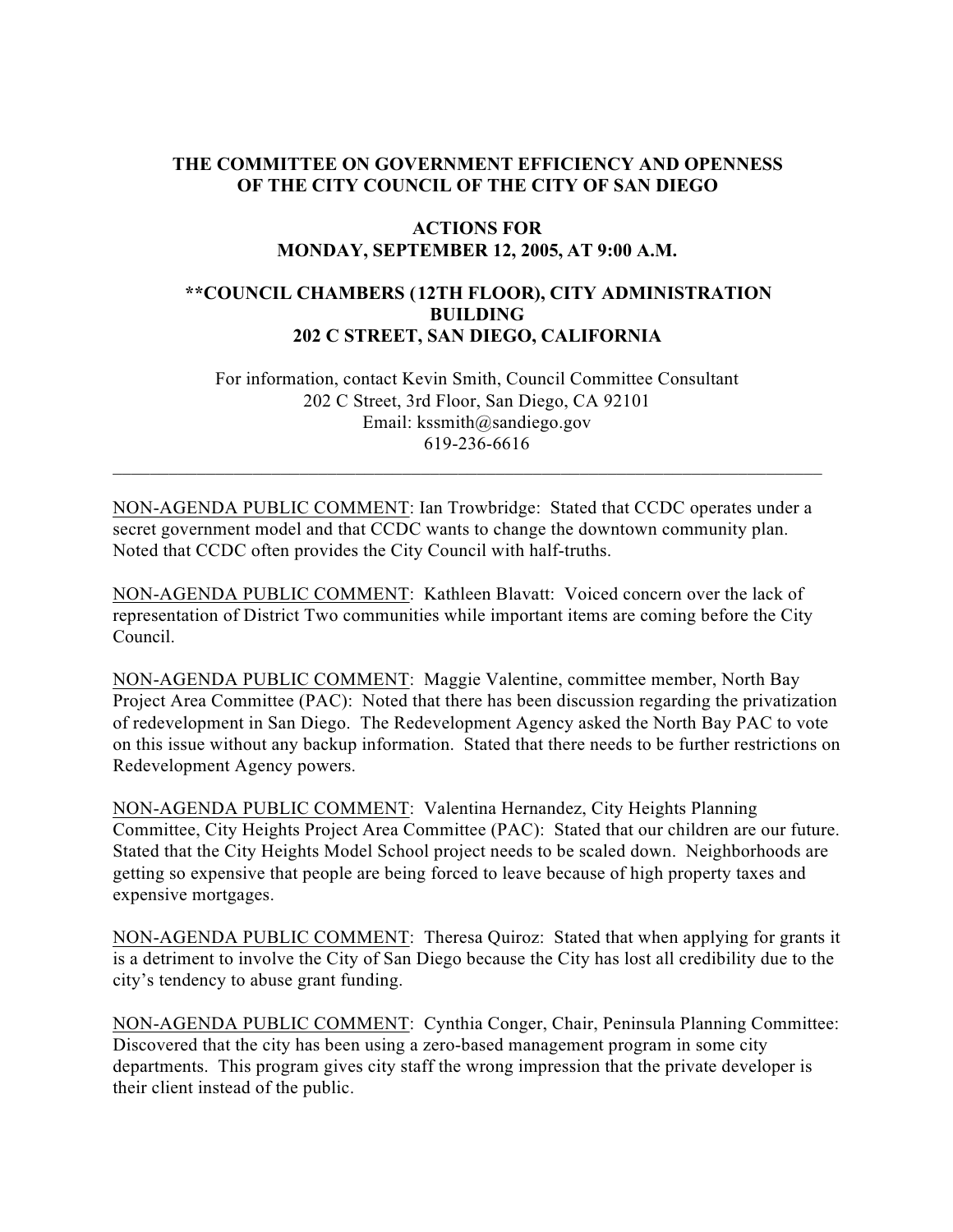# **ACTIONS Committee on Government Efficiency and Openness September 12, 2005 - 2 -**

NON-AGENDA PUBLIC COMMENT: Commander Bert Decker, USN, ret.: Noted that Supreme Court Justice Sandra Day O'Connor issued the correct opinion on the eminent domain issue and that Donna Frye and Kathy Blavatt are continuing to fight for the people on that issue.

 $\mathcal{L}_\text{max}$ 

### COMMITTEE COMMENT:

ACTION: None received.

CITY ATTORNEY COMMENT:

ACTION: None received.

### CITY MANAGER COMMENT:

ACTION: None received.

#### ADOPTION AGENDA

Approval of the Record of Action Items for August 8, 2005.

Public Comment: None received

ACTION: Motion by Councilmember Maienschein, second by Chair Frye, to adopt the August 8, 2005, minutes.

VOTE: 2-0; Frye-yea, Atkins-not present, Maienschein-yea

ITEM-1: Review of the EMINENT DOMAIN PROCESS.

PUBLIC COMMENT: Maggie Valentine: Eminent domain abuse is rampant throughout the city. It has been used on property owned by her family three times. Property owners never get full value for their property. The process is not fair for private property owners.

PUBLIC COMMENT: Patti Rank: Voiced concern about safety issues regarding eminent domain. Feels redevelopment areas do not pay their fair share of property taxes that go towards public agencies.

PUBLIC COMMENT: Greg Morales: Stated that developers have declared that half of San Diego is blighted. The majority of San Diegans cannot afford housing in the city. CCDC affects the lives of over 57,000 Latinos, but there is no Latino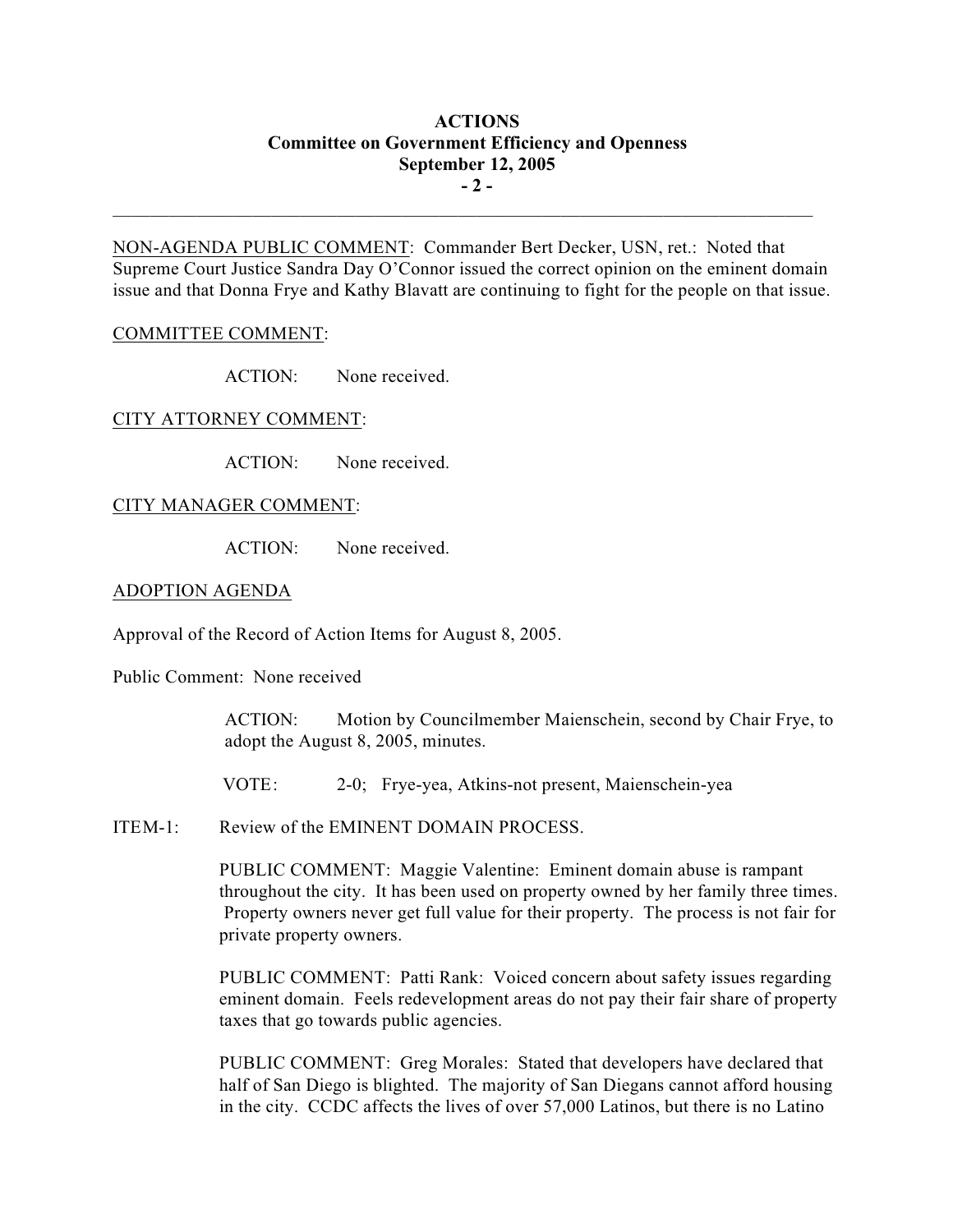# **ACTIONS Committee on Government Efficiency and Openness September 12, 2005 - 3 -**

 $\mathcal{L}_\text{max}$ 

representation on the CCDC Board. Allowing developers to continue building overpriced housing in San Diego contributes to an increase in our poverty level.

PUBLIC COMMENT: Valentina Hernandez: Stated that her neighborhood is included in the City Heights Model School project. Commented that taking property from people will create more homelessness and will force people to leave San Diego. Eminent domain in San Diego needs to be reduced.

PUBLIC COMMENT: Mignon Scherer, Peninsula Planning Committee member: Stated that her property is threatened by the new airport expansion plan. The area in question in Point Loma is not blighted.

PUBLIC COMMENT: Lawrence Daley, representing the Daley Family: Stated that he has been impacted by eminent domain. Other cities and states have been implementing restrictions on the eminent domain process and hopes the City Council will do the same.

PUBLIC COMMENT: Jim Varnadore: Stated that eminent domain had a good balance to it prior to the Kelo ruling which has changed the definition of "public use." Urged committee to be thoughtful and discuss the definition of public use.

PUBLIC COMMENT: Edward Teyssier: Stated that his family has experienced eminent domain abuse. The threat of eminent domain is commonly used in redevelopment areas. The city must get more tax dollars back from Sacramento.

PUBLIC COMMENT: Jarvis Ross: Stated that the eminent domain process, originally used to fight real blight, is now used to take property from the less wealthy and less influential. Eminent domain must be brought under control.

PUBLIC COMMENT: Fred Schnaubelt, Citizens for Private Property Rights: Stated that eminent domain is \$10 word for "theft." Noted that Supreme Court Justice John Paul Stevens stated that he would oppose the court's decision as a legislator. According to the founding fathers, private property cannot be taken for a non-public use.

PUBLIC COMMENT: Mel Shapiro: Stated that the eminent domain discussion should be heard by the full City Council. The Redevelopment Agency often offers property owners much less than their properties are worth.

PUBLIC COMMENT: Deanna Spehn, representing State Senator Christine Kehoe: Referenced a number of bills in Sacramento that have been written to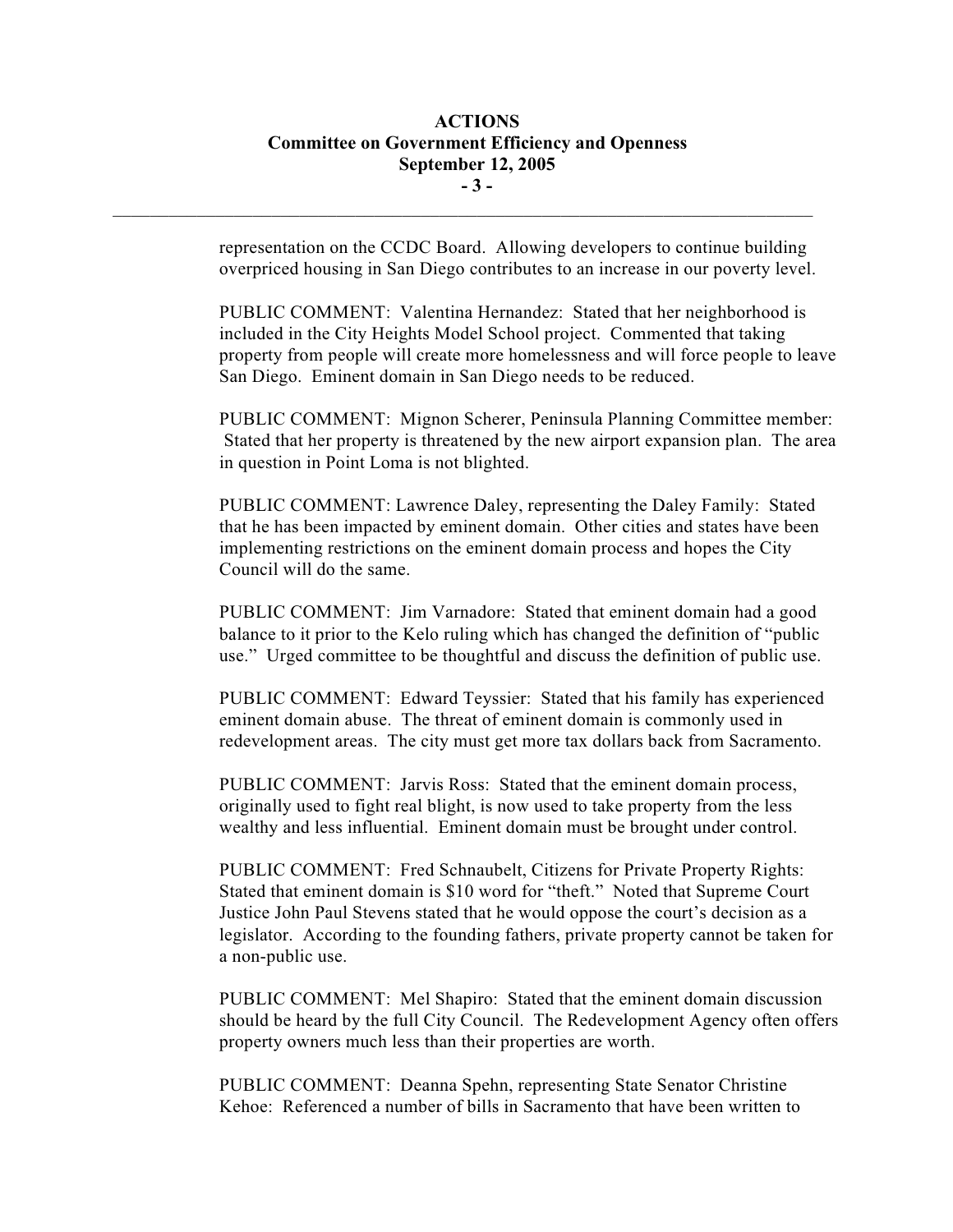# **ACTIONS Committee on Government Efficiency and Openness September 12, 2005 - 4 -**

 $\mathcal{L}_\text{max}$ 

address the eminent domain problem. On August 17, Senator Kehoe held a hearing regarding changes in eminent domain law. Senator Kehoe will hold two more public forums on eminent domain.

PUBLIC COMMENT: Commander Bert Decker, USN, ret.: Stated that he is a former member of the North Bay Project Area Committee. He cited a specific example of how the eminent domain process is unfair to private property owners in which property owners were not contacted regarding the redevelopment of their property. He also thanked God for the Second Amendment.

PUBLIC COMMENT: Dennis Wood: Stated that eminent domain must be limited for public use projects.

PUBLIC COMMENT: Jody Carey: Stated that he is currently fighting the City Heights Model School project because it threatens his property. Design of the project was done without public notice. Noted that the JPA was approved by the City Council and that JPA meetings have not been publicly noticed. Stated that Deputy Mayor Atkins refuses to meet with him regarding his situation.

PUBLIC COMMENT: David Parsons, Crossroads Project Area Committee member: Stated that the PAC voted to exempt single family homes and some condo projects from eminent domain. Believes that eminent domain is a needed tool in redevelopment areas. Asked committee not to fall prey to the hysteria surrounding the Kelo ruling.

PUBLIC COMMENT: Linda Carol Chase: Ceded time to Jody Carey.

PUBLIC COMMENT: Kathleen Blavatt: Stated that redevelopment has taken a toll on San Diego. Very nice areas of Point Loma have been declared blighted. Believes that taking people's property from them is just plain wrong.

PUBLIC COMMENT: Cynthia Conger, Chair, Peninsula Planning Committee: Stated that redevelopment hurts individual property owners and helps large developers. Eminent domain is used as a threat by redevelopment agencies and the Development Services Department.

PUBLIC COMMENT: Laura Riebau: Stated that private property should only be allowed to be seized for public use. San Diego redevelopment areas are implemented fraudulently. The GE&O committee should look into how many buildable acres are in the redevelopment areas.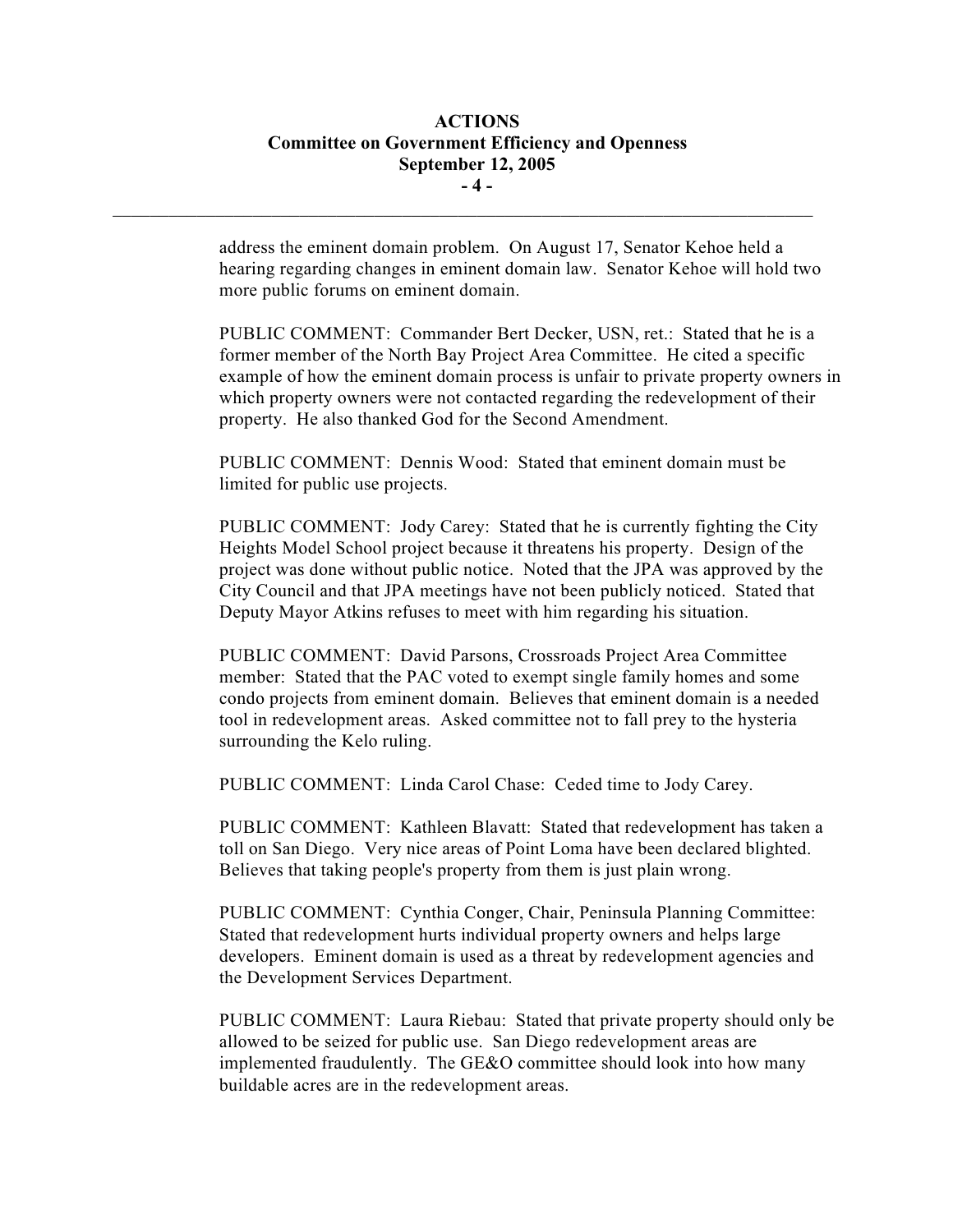# **ACTIONS Committee on Government Efficiency and Openness September 12, 2005 - 5 -**

 $\mathcal{L}_\text{max}$ 

PUBLIC COMMENT: Ian Trowbridge: Stated that in Fiscal Year 2005, CCDC received \$65 million in property taxes, but only represents 27,000 residents. The rest of San Diego received \$200 million in property taxes, which breaks down to \$2,000 per resident of the downtown redevelopment area vs. \$160 per resident of the remainder of the city for public safety uses. Believes that redevelopment areas enrich themselves at the expense of the rest of the city.

PUBLIC COMMENT: Fran Zimmerman: Stated that the City Heights Model School project was touted by Assemblymember Kehoe and Councilmember Atkins. Believes that condemnation on behalf of a public school project is an acceptable use of eminent domain, however, this project was not just about building a school, but was also designed to build market rate housing as well.

ACTION: Motion by Chair Frye, second by Councilmember Maienschein, to:

Direct the City Manager, City Attorney and the Redevelopment Agency to return to the GE&O Committee with an analysis of the impact of the following suggestions for improvement to city eminent domain policy and recommendations for implementing them:

- 1. Redefine the term "public use" to exclude the use of eminent domain for taking private property for private gain and return to the GE&O committee with draft language within 45 days.
- 2. Exercise more control over purchase negotiations by using third party mediators or other unbiased individuals to ensure that property owners are not threatened, intimidated, or taken advantage of;
- 3. Provide a meaningful owner participation process to ensure that small business and homeowners are treated as valued members of the community;
- 4. Propose options to implement a consistent and fair process that forces developers to demonstrate in writing that they have offered private property owners fair market value for any property before the eminent domain process can begin;
- 5. Realtors should be educated about what it means to buy property in a designated redevelopment area and should be required to disclose that fact to new property purchasers;
- 6. Disposition and Development Agreement negotiations should be a matter of public record, not done in secret, with no notice to the public;
- 7. The Polanco Act should be used responsibly and only where there is a specifically identified contaminant which must be cleaned within the